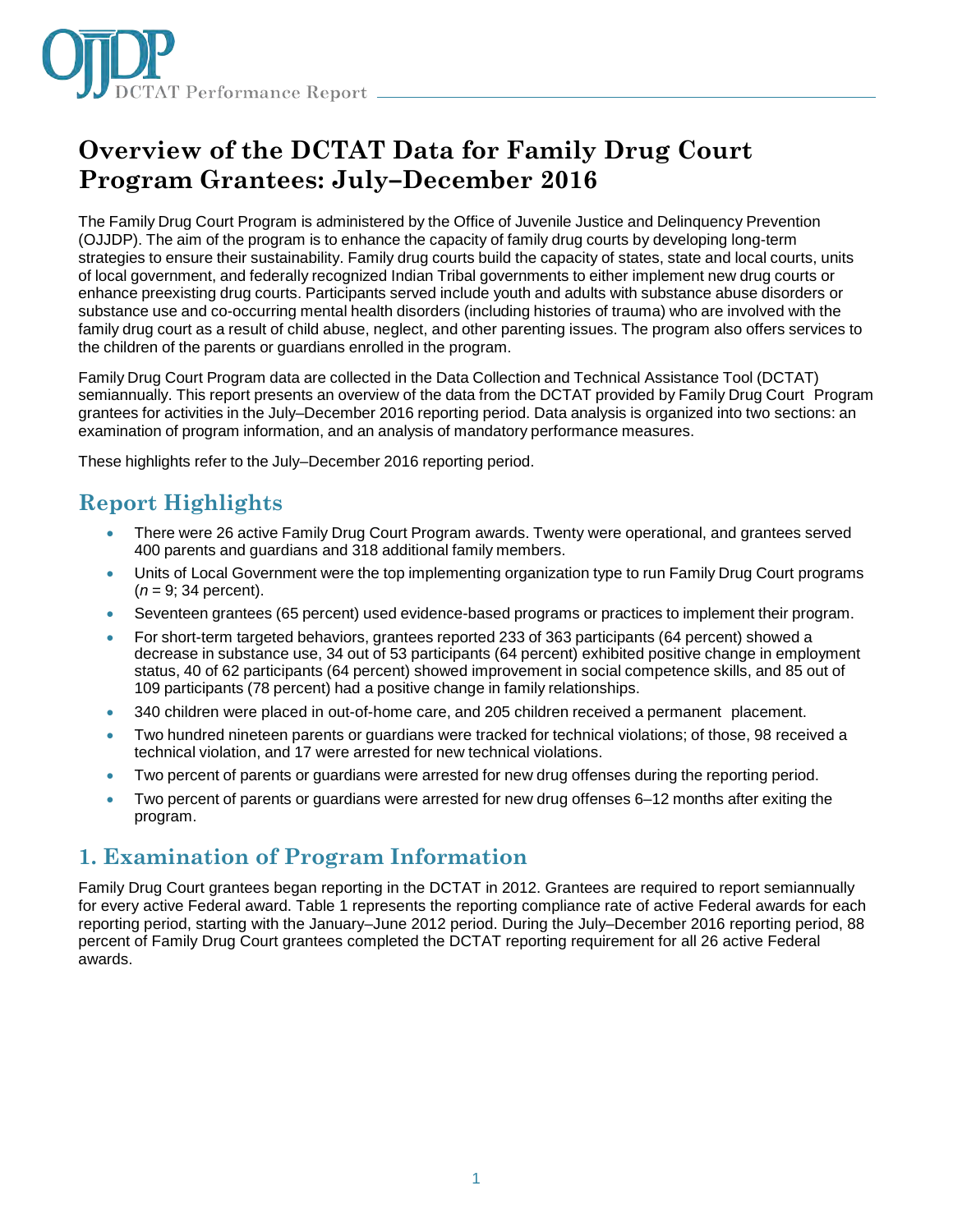### **Table 1. Status of Family Drug Court Program Reporting by Period: January 2012–December 2016**

|                              | <b>Status</b>      |                    |                 |              |
|------------------------------|--------------------|--------------------|-----------------|--------------|
| <b>Data Reporting Period</b> | <b>Not Started</b> | <b>In Progress</b> | <b>Complete</b> | <b>Total</b> |
| January-June 2012            |                    |                    | 17              | 19           |
| July-December 2012           | $\Omega$           | $\Omega$           | 23              | 23           |
| January-June 2013            | 3                  | 0                  | 20              | 23           |
| July-December 2013           | 3                  | 0                  | 27              | 30           |
| January-June 2014            |                    | O                  | 25              | 26           |
| July-December 2014           | 2                  | $\Omega$           | 23              | 25           |
| January-June 2015            | $\Omega$           | O                  | 21              | 21           |
| July-December 2015           |                    | $\Omega$           | $17^{1}$        | 18           |
| January-June 2016            | O                  | $\Omega$           | 15              | 15           |
| July-December 2016           | 3                  | 0                  | 23              | 26           |
| <b>Total</b>                 | 14                 |                    | 211             | 226          |

Across all reporting periods, Family Drug Court grantees have an average reporting compliance rate of 94 percent. Figure 1 provides the percentage breakdown for each reporting period.



### **Figure 1. Percentage of Compliance Rate for Each Reporting Period**

### *I. Demographics*

 $\overline{\phantom{a}}$ 

Table 2 presents an aggregate of demographic data for July 2015 to December 2016 and the number of Family Drug Court Program grantees that serve each population. Targeted services include any approaches specifically designed to meet the needs of the population (e.g., gender-specific, culturally based, and/or developmentally appropriate services).

Grantees are only required to report the target population once in the DCTAT. However, grantees may update their target population to best fit their program during the life of the award. The slight variation in numbers between each reporting period is due to the number of active or inactive Federal awards during the reporting period.

 $1$  One grantee reported being "not operational."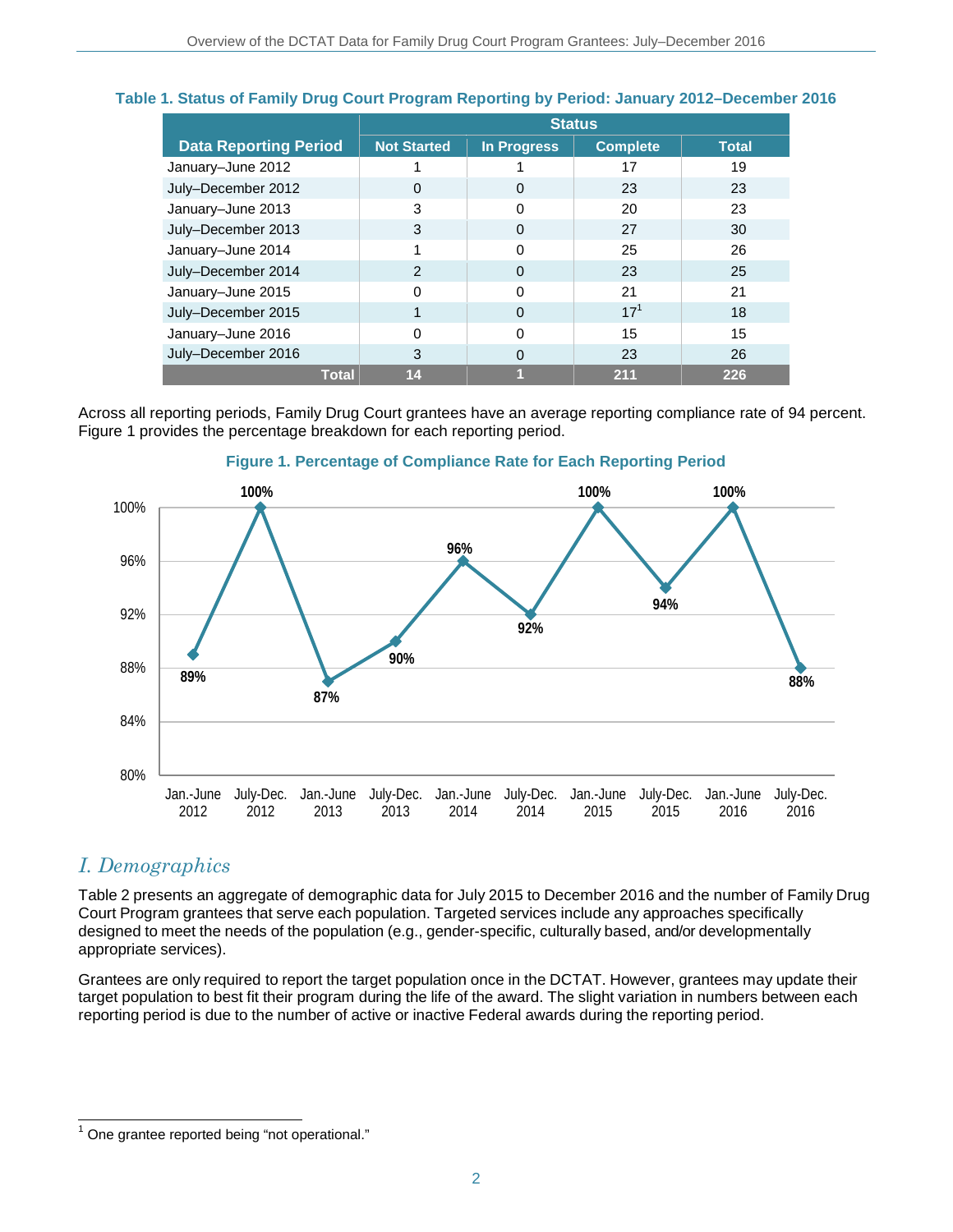|                                               | <b>Grantees Serving Group During Project Period</b> |                           |                       |  |
|-----------------------------------------------|-----------------------------------------------------|---------------------------|-----------------------|--|
| <b>Population</b>                             | July-December<br>2015                               | January-June<br>2016      | July-December<br>2016 |  |
| <b>Race/Ethnicity</b>                         |                                                     |                           |                       |  |
| American Indian/Alaska Native                 | 11                                                  | 10                        | 16                    |  |
| Asian                                         | $\mathbf{1}$                                        | $\mathbf{1}$              | $\mathbf{1}$          |  |
| Black/African American                        | $\overline{7}$                                      | 5                         | 11                    |  |
| Caucasian/Non-Latino                          | 10                                                  | 9                         | 14                    |  |
| Hispanic or Latino (of Any Race)              | 12                                                  | 9                         | 11                    |  |
| Native Hawaiian and Other<br>Pacific Islander | 0                                                   | 0                         | $\mathbf{1}$          |  |
| Other Race                                    | 3                                                   | $\overline{2}$            | 3                     |  |
| White/Caucasian                               | 13                                                  | 11                        | 19                    |  |
| Youth Population Not Served<br>Directly       | $\overline{c}$                                      | $\overline{c}$            | 5                     |  |
| <b>Justice System Status</b>                  |                                                     |                           |                       |  |
| At-Risk Population (No Prior<br>Offense)      | 9                                                   | $\overline{7}$            | 17                    |  |
| <b>First-Time Offenders</b>                   | 10                                                  | $\overline{7}$            | 17                    |  |
| <b>Repeat Offenders</b>                       | 11                                                  | $\mathsf g$               | 20                    |  |
| Sex Offenders                                 | $\boldsymbol{0}$                                    | 0                         | $\mathbf 0$           |  |
| <b>Status Offenders</b>                       | $\overline{2}$                                      | 1                         | 1                     |  |
| <b>Violent Offenders</b>                      | $\mathbf{1}$                                        | $\mathbf{1}$              | $\mathbf{1}$          |  |
| Youth Population Not Served<br>Directly       | $\overline{4}$                                      | 4                         | 8                     |  |
| Gender                                        |                                                     |                           |                       |  |
| Male                                          | 16                                                  | 13                        | 27                    |  |
| Female                                        | 15                                                  | 12                        | 27                    |  |
| Youth Population Not Served<br>Directly       | $\overline{c}$                                      | $\overline{c}$            | $\overline{4}$        |  |
| Age                                           |                                                     |                           |                       |  |
| $0 - 10$                                      | 9                                                   | 6                         | 15                    |  |
| $11 - 18$                                     | 9                                                   | $\overline{7}$            | 17                    |  |
| Over 18                                       | $\overline{7}$                                      | 13                        | 26                    |  |
| Youth Population Not Served<br>Directly       | $\overline{2}$                                      | $\overline{2}$            | 3                     |  |
| <b>Geographic Area</b>                        |                                                     |                           |                       |  |
| Rural                                         | 8                                                   | 7                         | 17                    |  |
| Suburban                                      | 4                                                   | $\overline{\mathbf{c}}$   | $\sqrt{5}$            |  |
| Tribal                                        | $\ensuremath{\mathsf{3}}$                           | 3                         | 8                     |  |
| Urban                                         | $\,8\,$                                             | $\,6$                     | $\,8\,$               |  |
| Youth Population Not Served<br>Directly       | $\overline{2}$                                      | $\overline{c}$            | $\overline{4}$        |  |
| <b>Other</b>                                  |                                                     |                           |                       |  |
| Mental Health                                 | 15                                                  | 13                        | 26                    |  |
| Substance Use                                 | 18                                                  | 15                        | 33                    |  |
| Truant/Dropout                                | $\overline{\mathbf{4}}$                             | $\ensuremath{\mathsf{3}}$ | 6                     |  |

### **Table 2. Grantees Serving Target Populations: July 2015–December 2016**

## *II. Evidence-Based Programming and Funding Information*

Evidence-based programs and practices include program models that have been shown, through rigorous evaluation and replication, to be effective at preventing or reducing juvenile delinquency or related risk factors. Figure 2 shows that grantees use about 65 percent (*n* = 17) of Federal funds to implement evidence-based programs and/or practices.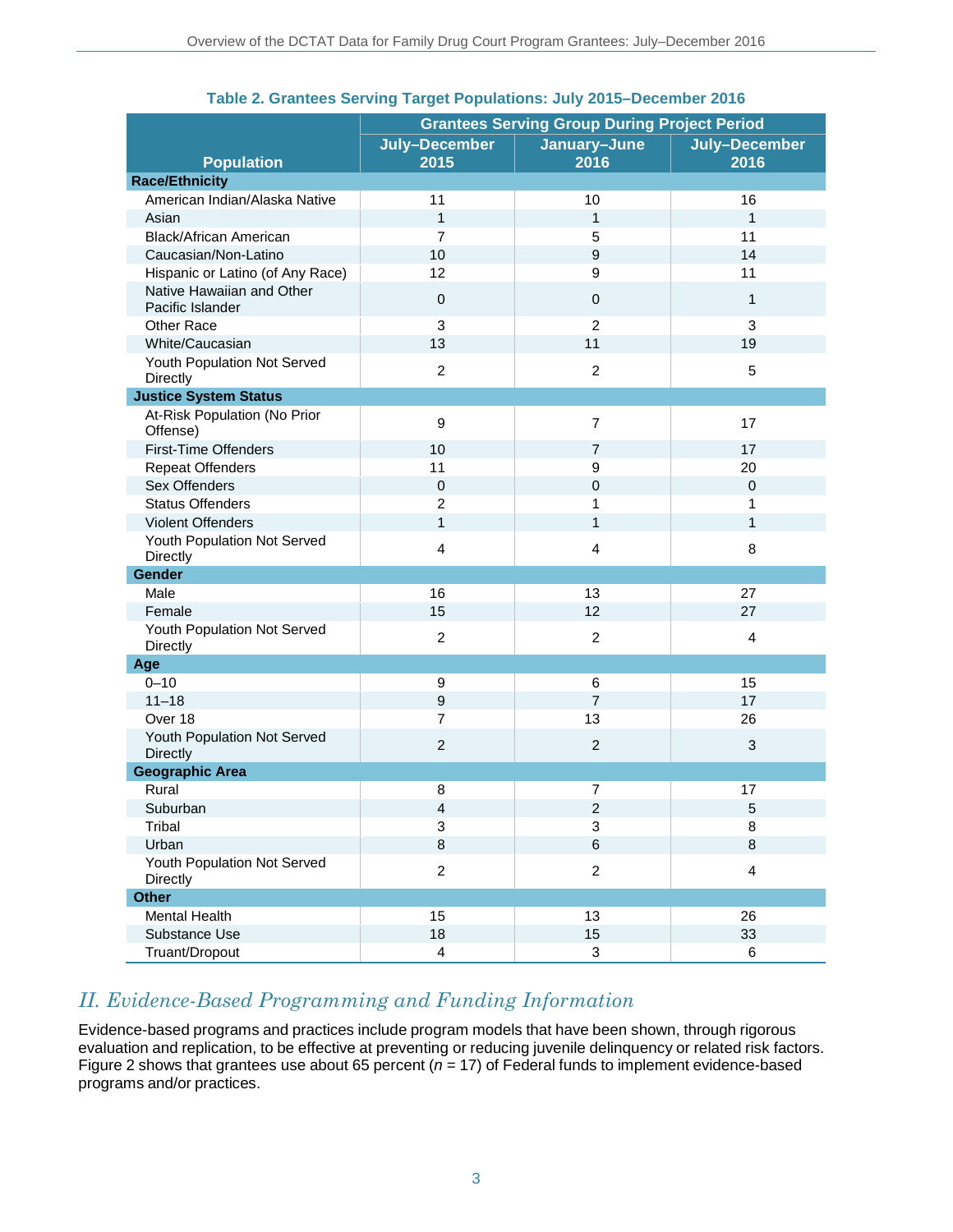

**Figure 2. Grants Implementing Evidence-Based Programs and/or Practices: July–December 2016**

The number of programs implementing evidence-based practices has been steady throughout the ten reporting periods. Figure 3 represents the breakdown of evidence-based and nonevidence-based programs for each reporting period since January–June 2012.





The number of programs implementing evidence-based practices has been steady throughout the nine reporting periods. Figure 3 represents the breakdown of evidence-based and nonevidence-based programs for each reporting period since January–June 2012.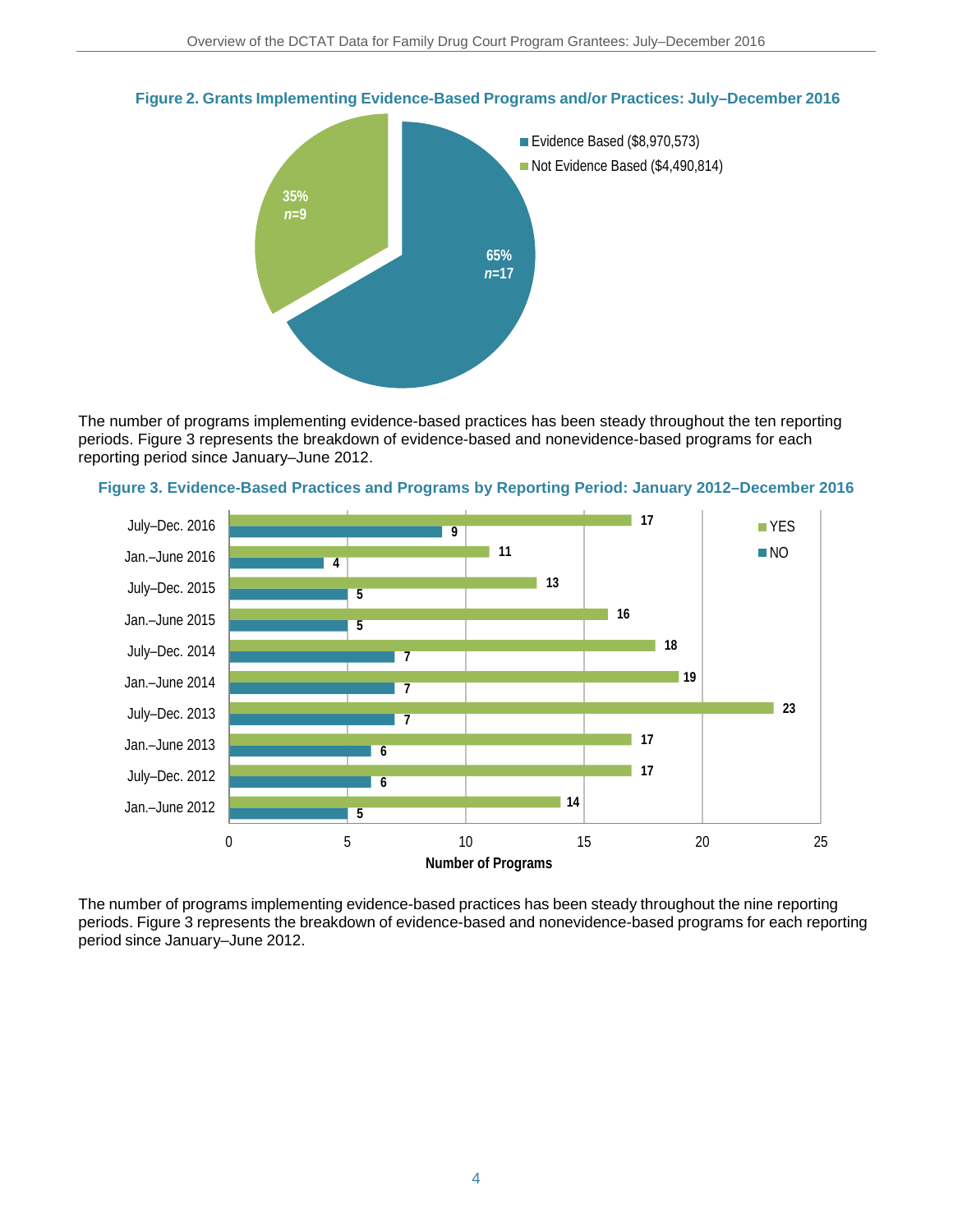| <b>State</b> | N              | <b>Grant Amount</b> |
|--------------|----------------|---------------------|
| AL           | 1              | \$304,247           |
| AZ           | 1              | 614,806             |
| CO           | 1              | 522,028             |
| DC           | 1              | 550,000             |
| FL           | 1              | 600,000             |
| GA           | 1              | 399,999             |
| GU           | 1              | 213,531             |
| ID           | 1              | 550,000             |
| IN           | 1              | 399,151             |
| MI           | 4              | 2,013,513           |
| MΝ           | 1              | 558,230             |
| МT           | 3              | 1,674,549           |
| NΕ           | 1              | 400,000             |
| <b>NV</b>    | 1              | 642,201             |
| OH           | 2              | 1,138,362           |
| OK           | 1              | 550,000             |
| RI           | 1              | 550,000             |
| <b>WA</b>    | 1              | 480,895             |
| W١           | $\overline{2}$ | 1,299,875           |

### **Table 3. Total Grant Amount by State or District (Dollars): July–December 2016**

### *III. Implementing Organization Type*

Analysis of implementing agencies for this period revealed that the majority of the programs were instituted by units of local government ( $n = 9$ ; 34 percent) (Figure 4).





# **2. Analysis of Program Measures**

During this reporting period, 400 parents and/or guardians were served by various programs funded by the Family Drug Court Program grant; 106 were new admissions (Figure 5). In addition, 318 additional family members were served.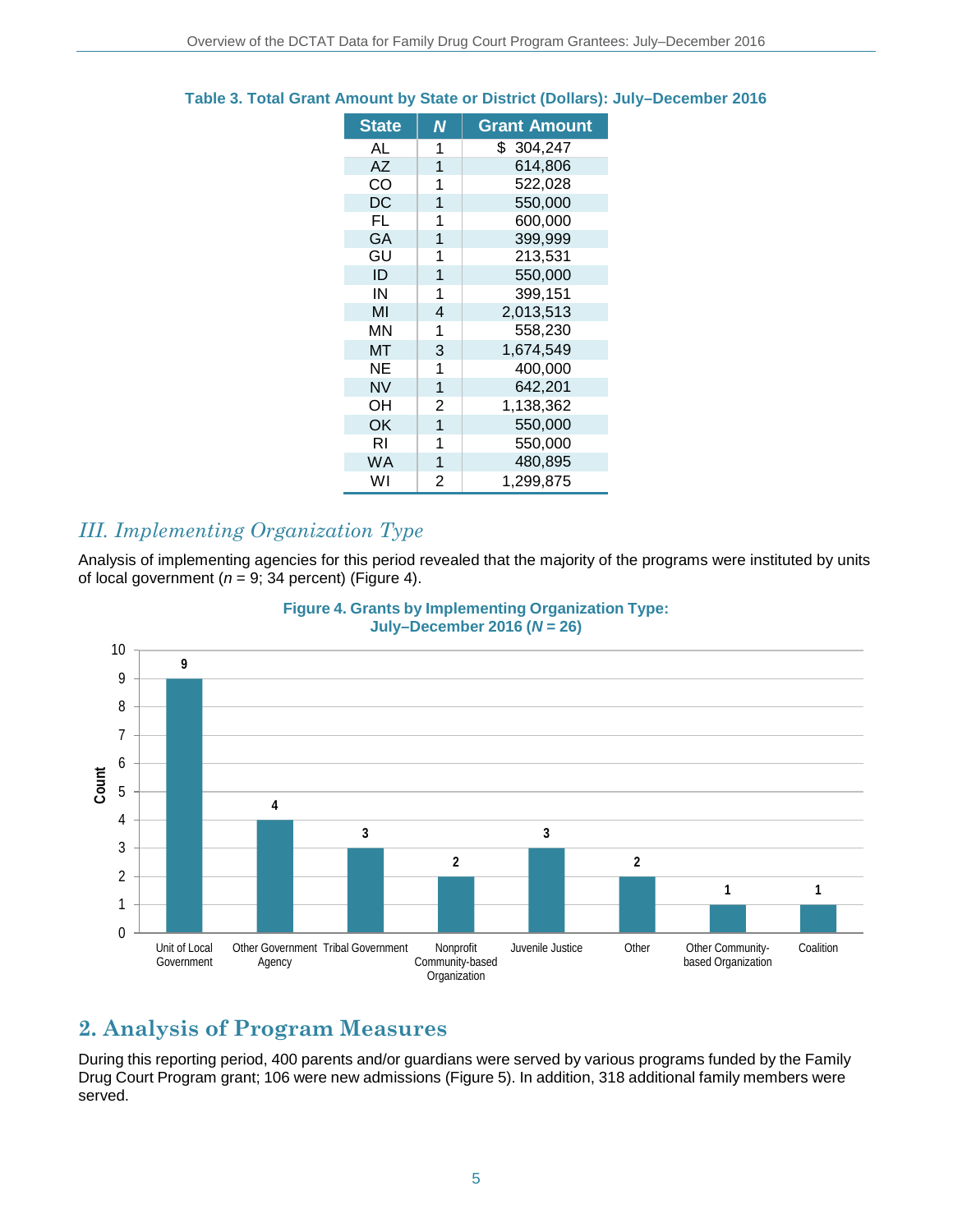

### **Figure 5. Number of Parents/Guardians Served per Reporting Period: January 2012–December 2016**

There were 104 enrolled parents and guardians who exited the court during the July–December 2016 reporting period. Of that group, 39 successfully exited the court, meaning they completed all requirements (Figure 6).  $2^{2}$  On average, 45 parents and guardians have exited the court successfully for each reporting cycle since the initial January–June 2012 reporting period.



**Figure 6. Number of Enrolled Parents/Guardians Exiting the Court per Reporting Period: January 2012–December 2016**

 2 Each grantee defines the requirements needed for the participants to complete each program. "Successfully exited" program participants successfully fulfilled all program obligations and requirements. Participants who fail to follow through with the program (such as through expulsion or voluntary departure) are considered to be those who "unsuccessfully exited."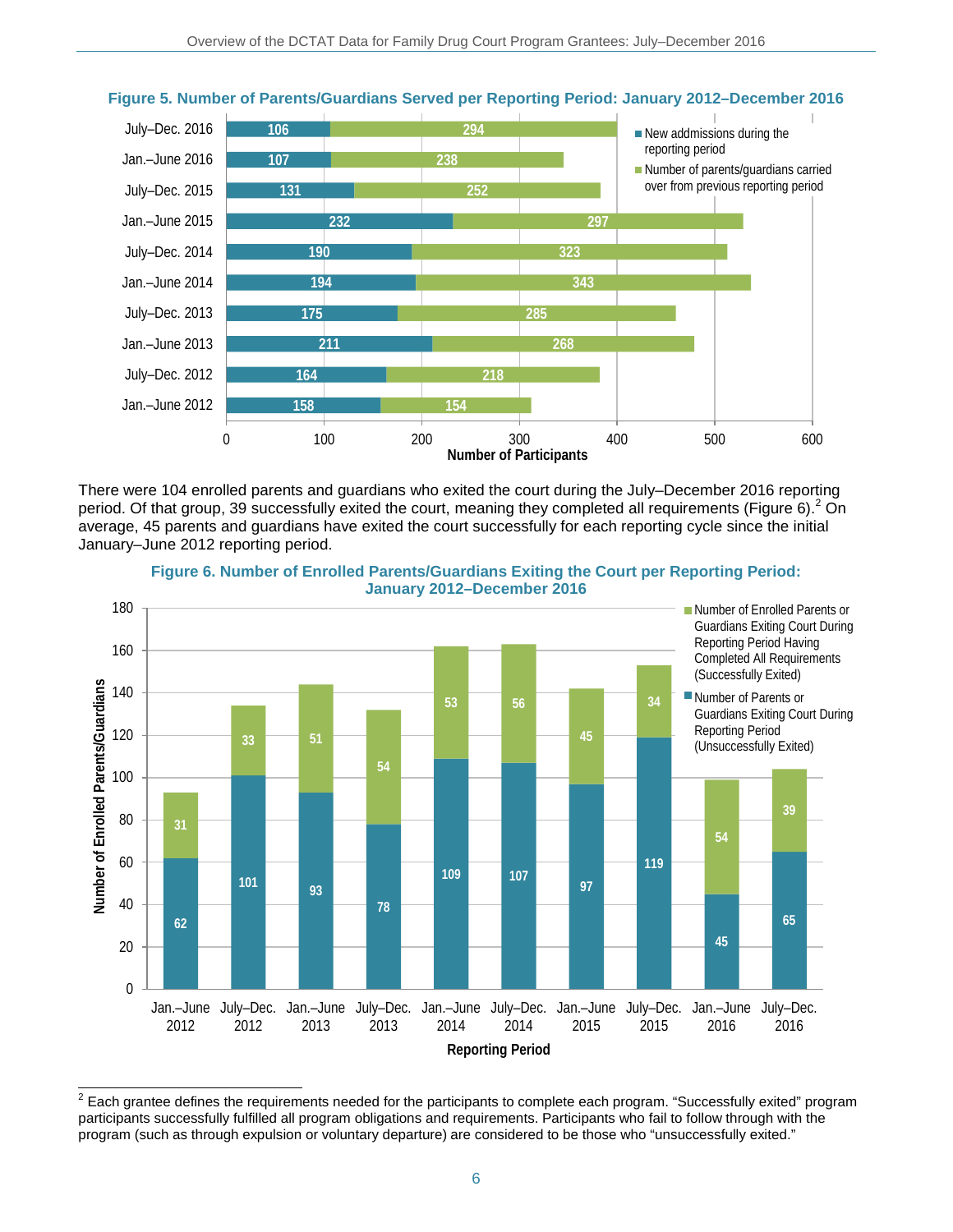Data are collected to determine the number of parents or guardians who demonstrate a positive change for a targeted behavior in each reporting period. Table 4 lists short-term percentages for the specified target behavior during July–December 2016. Sixty-seven percent of parents or guardians served by the program exhibited a desired short-term change in those target behaviors. Participating parents/guardians showed the most improvement in a target behavior change for family relationships (78 percent). Sixty-four percent of the parents or guardians in the targeted behavior for social competence skills displayed an increase in that area. Other grantees reported a positive change in employment status, including obtaining or retaining a job (64 percent), as well as a decrease in substance use (64 percent).

| <b>Target Behavior</b>      | <b>Parents/Guardians</b><br><b>Receiving Services</b><br>for Target Behavior | <b>Parents/Guardians</b><br>with Noted<br><b>Behavioral Change</b> | <b>Percentage of Parents/</b><br><b>Guardians with Noted</b><br><b>Behavioral Change (%)</b> |
|-----------------------------|------------------------------------------------------------------------------|--------------------------------------------------------------------|----------------------------------------------------------------------------------------------|
| Substance Use               | 363                                                                          | 233                                                                | 64                                                                                           |
| Social Competence           | 62                                                                           | 40                                                                 | 64                                                                                           |
| <b>Employment Status</b>    | 53                                                                           | 34                                                                 | 64                                                                                           |
| <b>Family Relationships</b> | 109                                                                          | 85                                                                 | 78                                                                                           |
| Total                       | 587                                                                          | 392                                                                | 67                                                                                           |

### **Table 4. Short-Term Performance Data on Target Behaviors of Parents/Guardians: July–December 2016**

The Family Drug Court Program serves not only parents and family members but also the children of the families involved in the court system. Table 5 presents performance data for children served by the Family Drug Court Program during the reporting period; 340 children were placed in out-of-home care, and 205 secured permanent placement. On average, children remained in out-of-home care for 149 days. A total of 99 children were reunited with their families after being removed from the home and given temporary placement, and parental rights were terminated for 4 parents or guardians.

### **Table 5. Children's Condition While Parents/Guardians Are in Family Drug Court Programs: July–December 2016**

| <b>Performance Measure</b>                                                               | <b>Number</b> | <b>Percentage</b> |
|------------------------------------------------------------------------------------------|---------------|-------------------|
| Children placed in out-of-home care                                                      | 340           | 49                |
| Average length of stay for children in out-of-home care                                  | 149 days      | N/A               |
| Children reunited after being removed from the home and<br>placed in temporary placement | 99            | 48                |
| Parents or guardians whose parental rights were terminated                               | 4             |                   |
| Children in permanent placement                                                          | 205           | 63                |

Table 6 shows data that indicate the number of parents participating in the Family Drug Court Program assessed as needing the specified services and those who actually enrolled in the services provided. The number of assessments conducted compared with the actual enrollment in the provided services could differ within the reporting cycle. People may have been assessed in a prior reporting period, and actual enrollment could be delayed into a future reporting period. In addition, Family Drug Court programs accept referrals for participants who have been assessed by another agency. These two factors contribute to the variation in the number of participants assessed as needing various services compared with the number enrolled.

During the reporting period, 369 parents or guardians received substance use counseling or related services, 187 received mental health services, 84 found housing, and 244 enrolled in other services such as parenting skills and educational and vocational training. These services are aimed at helping parents reunite with their children removed from their care due to unsafe or dangerous living environments caused by drug use.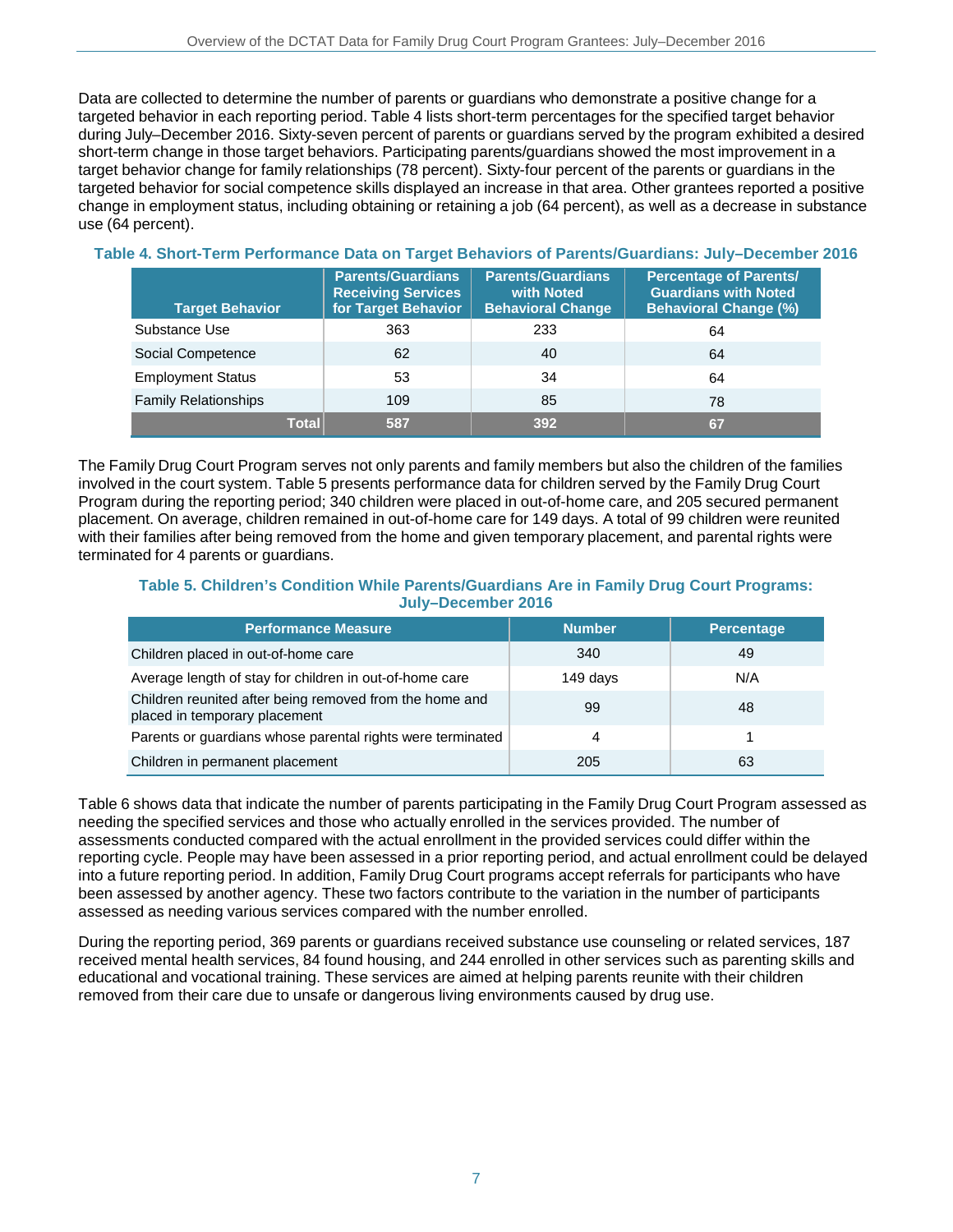|  |  | Table 6. Services Provided to Participating Parents/Guardians: July-December 2016 |
|--|--|-----------------------------------------------------------------------------------|
|  |  |                                                                                   |

| <b>Services Provided</b>                                                   | <b>Number</b> |
|----------------------------------------------------------------------------|---------------|
| Parents or guardians assessed as needing substance use counseling/services | 342           |
| Parents or guardians enrolled in substance use counseling/services         | 369           |
| Parents or guardians assessed as needing mental health services            | 206           |
| Parents or guardians enrolled in mental health services                    | 187           |
| Parents or guardians assessed as needing housing services                  | 110           |
| Parents or guardians who successfully found housing                        | 84            |
| Parents or guardians assessed as needing other services                    | 210           |
| Parents or guardians enrolled in other services                            | 244           |

Table 7 presents data that indicate the number of additional family members assessed as needing the specified services and those who actually enrolled in the services provided.

Additional family members served by the Family Drug Court Program received substance use counseling/services, mental health services, housing services, and other types of services. The largest number of additional family members were enrolled in other types of services (*n* = 197), followed by mental health services (*n* = 92).

### **Table 7. Services Provided to Additional Family Members: July–December 2016**

| <b>Services Provided</b>                                                           | <b>Number</b> |
|------------------------------------------------------------------------------------|---------------|
| Additional family members assessed as needing substance use<br>counseling/services | 20            |
| Additional family members enrolled in substance use counseling/services            | 11            |
| Additional family members assessed as needing mental health services               | 98            |
| Additional family members enrolled in mental health services                       | 92            |
| Additional family members assessed as needing housing services                     | 89            |
| Additional family members who successfully found housing                           | 86            |
| Additional family members assessed as needing other services                       | 258           |
| Additional family members enrolled in other services                               | 197           |

Technical violation data were tracked and reported for parents or guardians enrolled in the program. As shown in Table 8, 219 parents or guardians were tracked for technical violations. Of those, 98 had a technical violation, and 17 out of 219 parents or guardians were arrested for a new technical violation.

#### **Table 8. Technical Violation Measures: July–December 2016**

| <b>Performance Measure</b>                                           | <b>Number</b> |
|----------------------------------------------------------------------|---------------|
| Enrolled parents or guardians arrested for a new technical violation | 17            |
| Enrolled parents or guardians with a technical violation             | 98            |
| Enrolled parents or guardians tracked for technical violations       | 219           |
| Percentage of arrests for technical violations                       | 8%            |
| Percentage of technical violations                                   | 45%           |

Drug offenses were tracked over the short term<sup>3</sup> and long term,<sup>4</sup> and data were reported for those parents or guardians enrolled in the program who had drug offenses. Two hundred sixty-one enrolled parents or guardians were tracked for drug offenses (Table 9). Of those, only 4 were arrested for a new drug offense.

 3

 $4$  Long-term tracking includes number of parents/guardians tracked 6–12 months after exiting the program.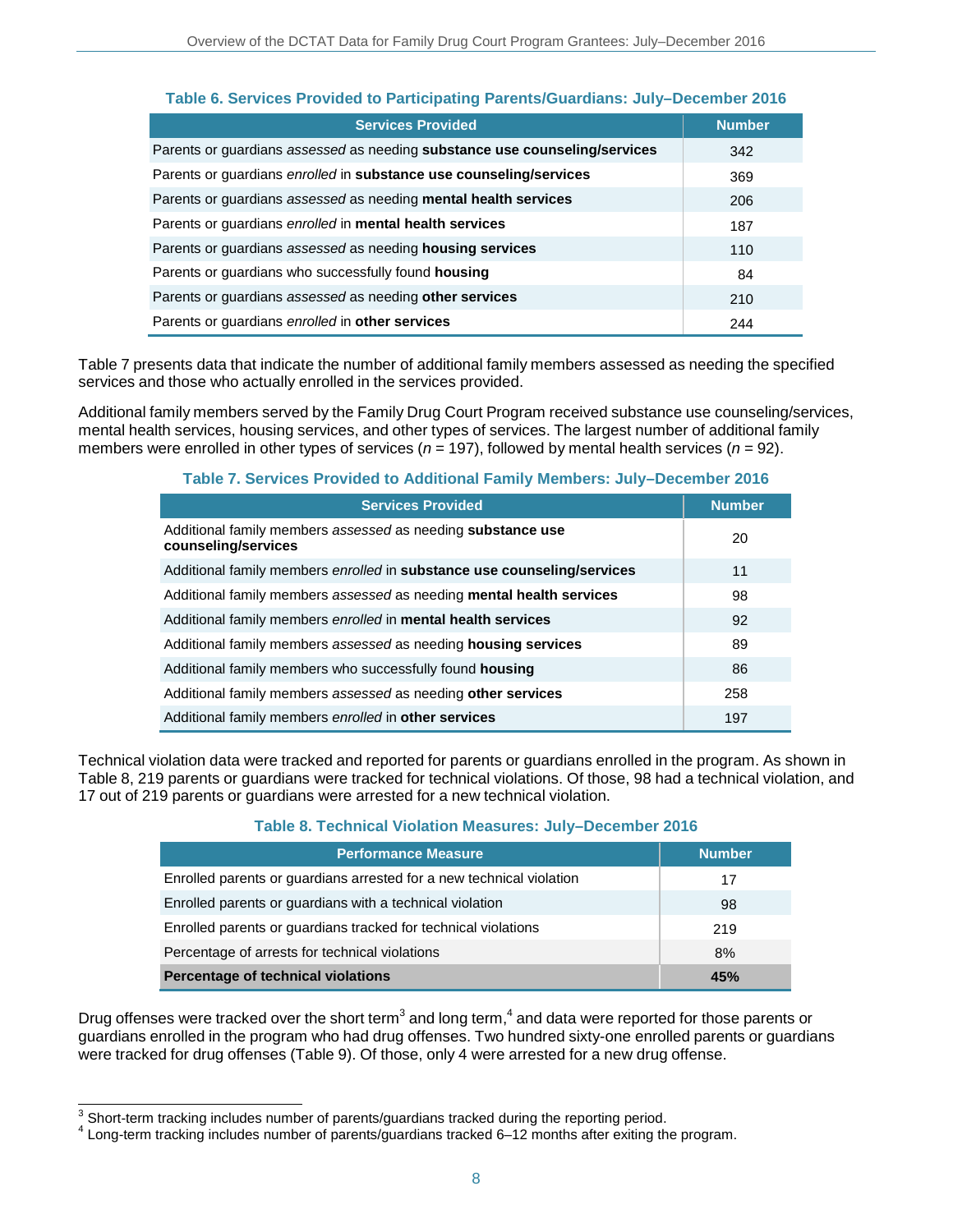| <b>Performance Measure</b>                                        | <b>Number</b> |
|-------------------------------------------------------------------|---------------|
| Enrolled parents or guardians arrested for a new drug offense     |               |
| Enrolled parents or guardians tracked for drug offenses           | 261           |
| Percentage of parents or guardians arrested for new drug offenses | 2%            |

Figure 7 provides a breakdown of the number of parents or guardians who were arrested for a new drug offense since January 2012. A review of the data demonstrates that the number of arrests remained low throughout the reporting periods.





Number of Parents or Guardians Arrested for New Drug Offenses During Reporting Period

Among parents or guardians tracked for drug offenses over the long term, 3 were arrested for a new drug offense (Table 10).

**Table 10. Long-Term Performance Data on Drug Offenses: July–December 2016**

| <b>Performance Measure</b>                                        | <b>Number</b> |
|-------------------------------------------------------------------|---------------|
| Enrolled parents or guardians arrested for a new drug offense     |               |
| Enrolled parents or guardians tracked for drug offenses           | 168           |
| Percentage of parents or guardians arrested for new drug offenses | 2%            |

Comparing reporting periods since January–June 2012, arrests for new drug offenses for long-term participants also remained low (Figure 8).